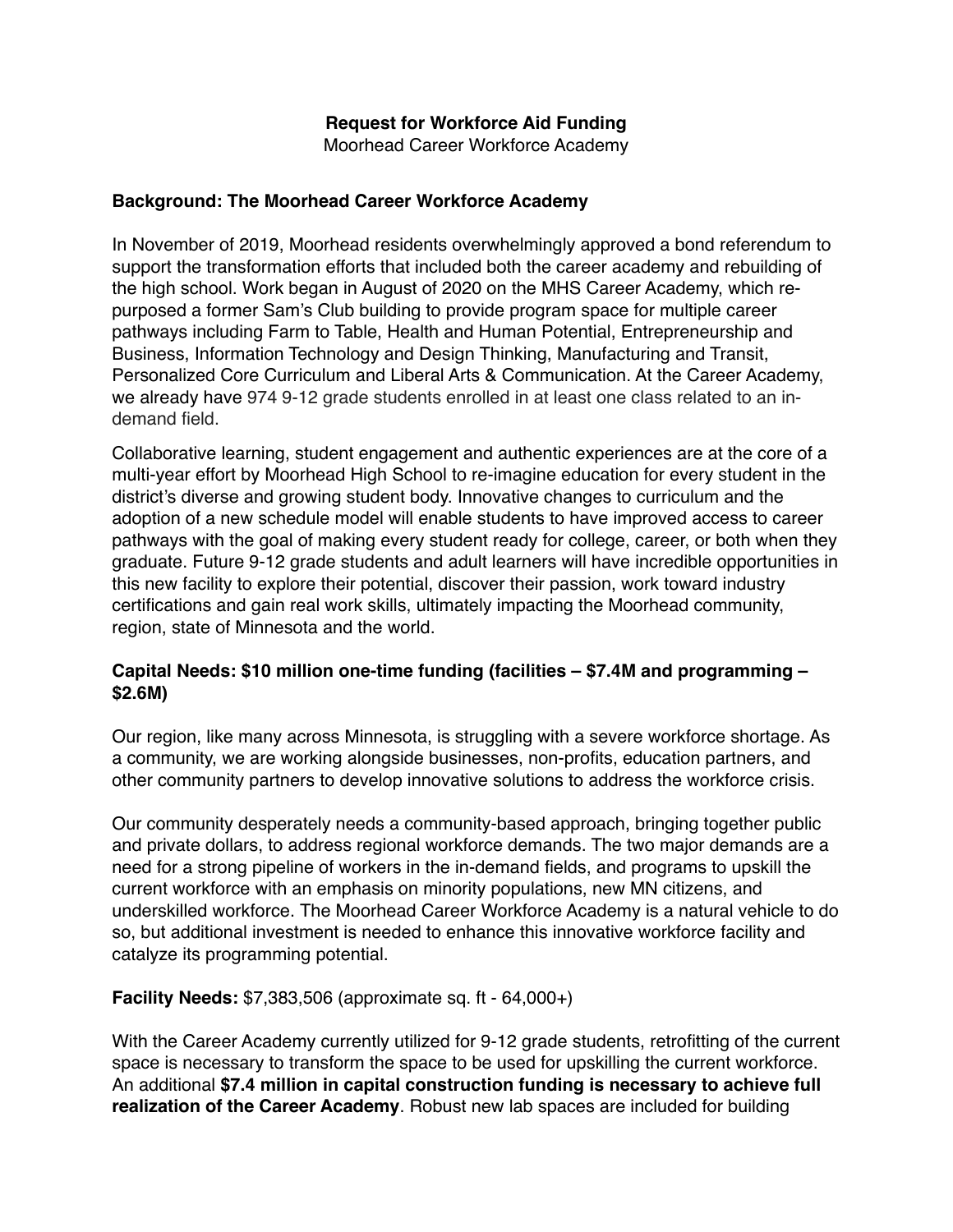trades, automotive and small engine repair, metal fabrication and carpentry along with several large flexible lab spaces for STEM courses such as engineering, robotics and aviation. This funding allows for the completion of lab spaces supporting workforce development needs in the following pathways:

# **Draft Budget**

- **● Healthcare Professions \$727,766**
- **● Education Professions \$192,855**
- **● Engineering, Robotics, Avionics, Electronics, BioTechnology Professions \$1,463,605**
- **● Food Services, Hospitality Professions \$989,690**
- **● Automotive and Small Engine Professions \$1,574,235**
- **● Industrial Technology Professions (Fabrication and Construction) \$2,033,200**
- **● Integrated Technology Labs (Graphic Design, Marketing, Digital Technology) \$402,155**

### **Programing Needs:** \$2,616,494

Minority populations, new MN citizens, and under-skilled workers are most in need of community education opportunities, so the creation and enhancement of necessary equipment and programs is vital to supporting these underserved populations. **\$2.6 million in one-time funding is needed to institute the necessary programming for community education to address current workforce shortages**. The programing funds will support the creation of a personalized learning curriculum for students in grades 9-12, the creation of an adult education program, associated support roles, retrofitting programs, and the implementation of IgniteFMWF. The programming offered will be in high-demand careers in the region such as the building trades, healthcare, childcare, agriculture, cybersecurity and manufacturing. Education in these careers will provide a skilled workforce, a stable workforce pipeline, and quality livelihoods. This funding allows for the program support and development needs in the following areas:

### **Draft Budget**

### **● Student Programming - \$1,000,000**

- Personalize learning for all students in grades 9-12 (i.e. expansion of personalized career education plans that involve exploration and investigation).
- **● Adult Programming \$1,000,000** 
	- Workforce programming for those aged 19+ (i.e. Adult Based Education Program expansion).
- **● Education to Workforce Continuum \$616,494** 
	- Reduce existing cross-cultural barriers and intentionally workforce and employer connections (i.e. IgniteFMWF expansion).

### **Additional Information:**

[MHS Career Academy Grand Opening Packet](https://5il.co/122w8) [City of Moorhead Video highlighting MHS Career Academy](https://youtu.be/kG5tl2he4TM)